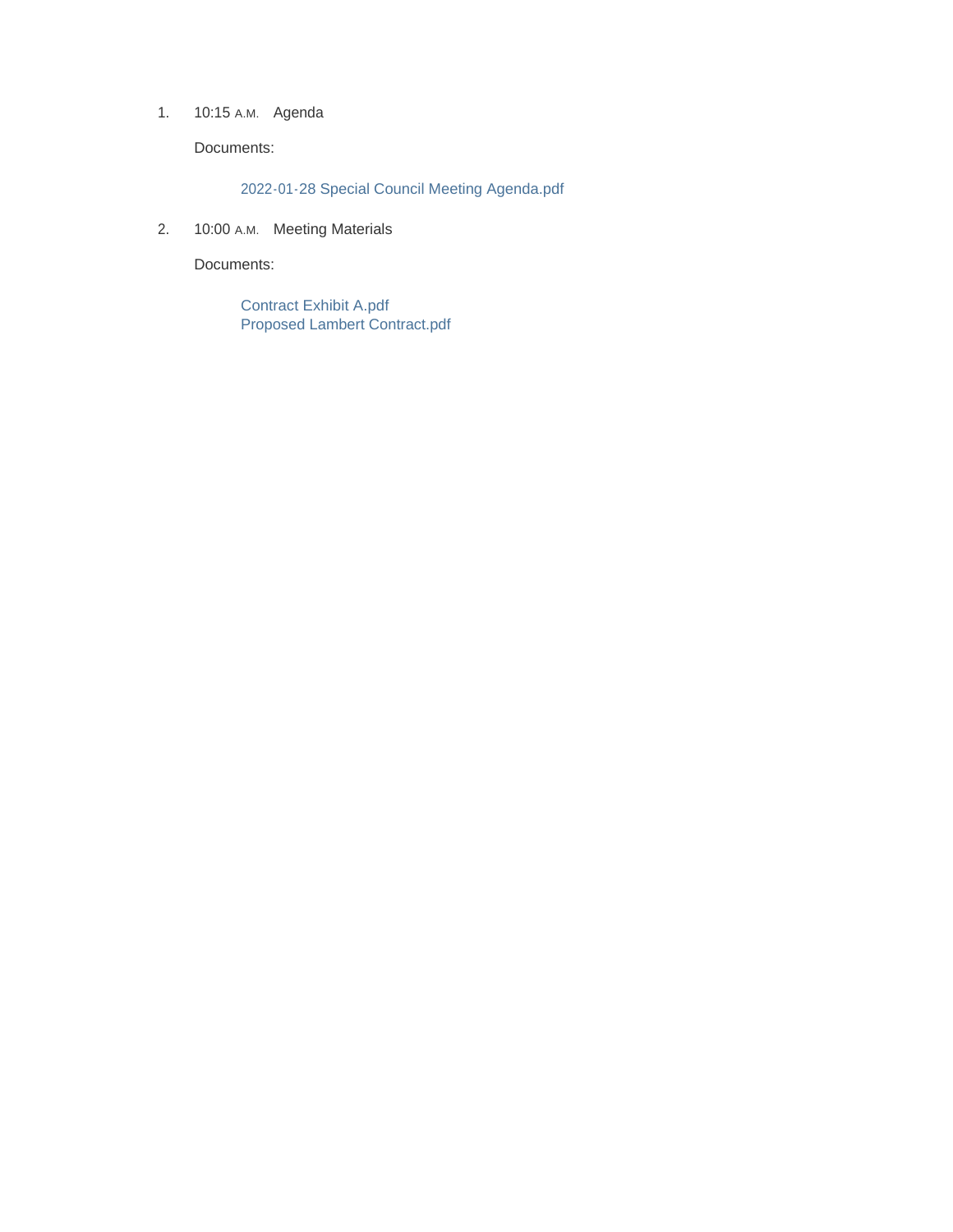

### **CITY OF YACHATS CITY COUNCIL SPECIAL MEETING** Yachats OR **Friday, January 28, 2022 at 10:15 am To Be Held Via Zoom**

## **AGENDA**

Join Zoom Meeting <https://us02web.zoom.us/j/83380335391>

Meeting ID: 833 8033 5391 One tap mobile +16699006833,,83380335391# US (San Jose) +12532158782,,83380335391# US (Tacoma)

Dial by your location +1 669 900 6833 US (San Jose) +1 253 215 8782 US (Tacoma) +1 346 248 7799 US (Houston) +1 929 205 6099 US (New York) +1 301 715 8592 US (Washington DC) +1 312 626 6799 US (Chicago) Meeting ID: 833 8033 5391 Find your local number: https://us02web.zoom.us/u/kdpRaGCaG

# **Special Meeting**

**I.** City Manager Recruitment

The Yachats City Council meetings are open to the public and interested citizens are invited to attend. These are open meetings under Oregon law, but a work session is not a community forum; audience participation is at the discretion of the Council. Meetings are audiorecorded. The meetings are accessible to persons with disabilities. For accommodations, please call (541) 547-3565, or Oregon Relay 1-800-735-2900 TDD) two days in advance. City of Yachats does not discriminate on the basis of race, color, religion, creed, gender, national origin, age, disability, marital or veteran status, sexual orientation, or any other legally protected status. Sign language or foreign language interpreter may be available, with advance notice. Call City Hall at 541-547-3565 or Oregon Relay 1-800-735-2900 *(TDD) two days in advance.*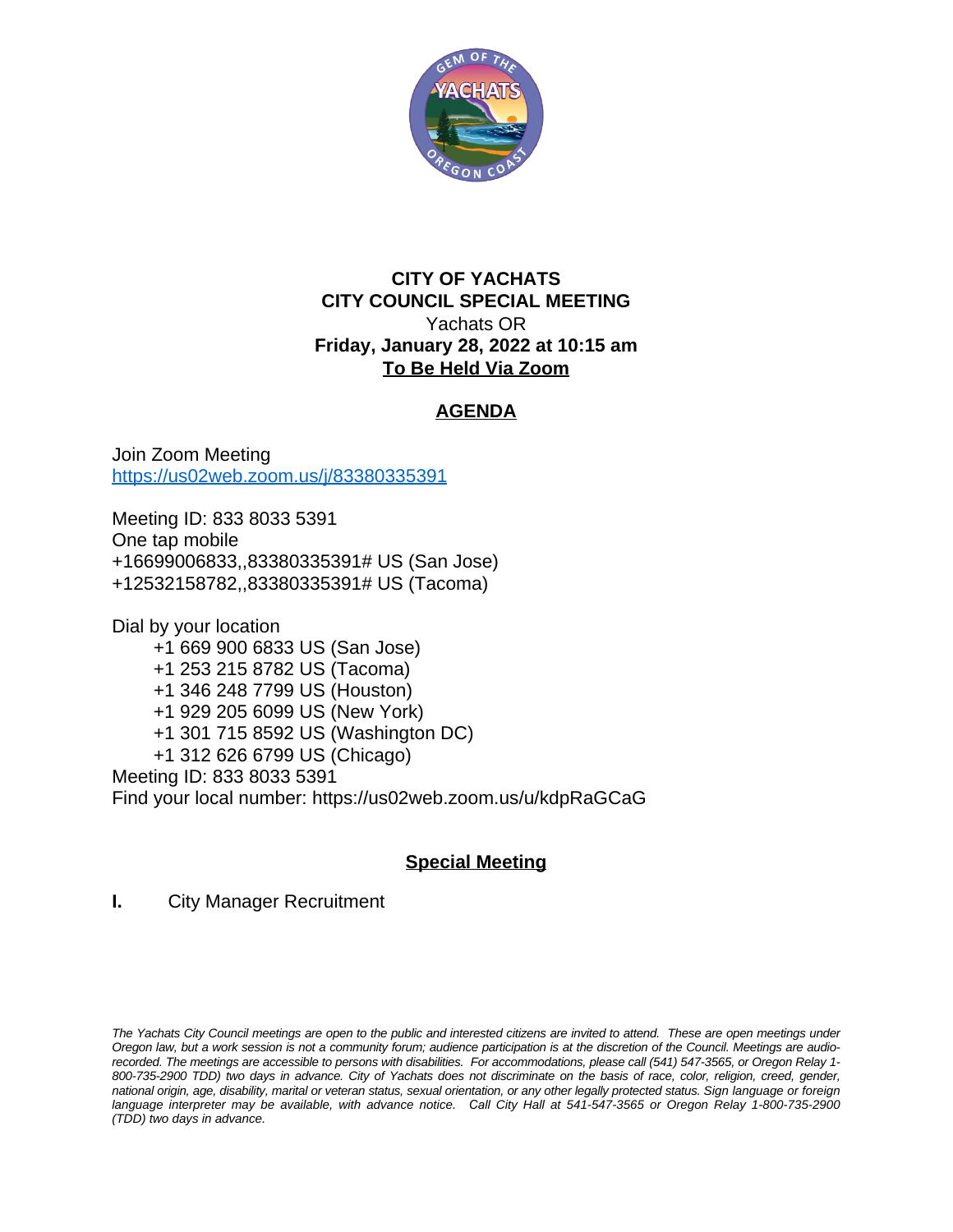# **Exhibit A City of Yachats City Manager**

#### GENERAL STATEMENT OF DUTIES:

Serves as chief administrative officer of the City. Directs and coordinates the activities of all City operations and implements policy as established by the City Council.

#### SUPERVISION RECEIVED:

Works under the general direction of the Yachats City Council, which establishes policies and ordinances which the City Manager implements and administers.

#### SUPERVISION EXERCISED:

Responsible for supervision over all employees of the City.

### TYPICAL EXAMPLES OF WORK:

An employee in this classification may be called upon to do any of the following, however, these examples do not include all the tasks which the employee may be expected to perform.

A. Meets with the public to provide information and assistance regarding City ordinances, policies, planning and zoning matters. Receives private citizen questions and complaints on a wide variety of issues and attempts to resolve problems to the satisfaction of all parties.

B. Supervises the preparation of the annual budget with input from the Finance Committee. Reviews and approves Commission and Public Works needs and estimates, and transmits budget to Budget Committee for review and final action.

C. Plans, gives general direction on, and reviews the services rendered by the employees.

D. Meets with the City Council at Council meetings. Gives information on and transmits reports covering issues or concerns of municipal operations, and may be asked to advise councilors in their deliberation on policy or legislative matters.

E. Confers with Public Works leads and others on varied operating and administrative problems. Reviews plans, programs, and procedures to improve the services rendered by the City.

F. Serves as purchasing agent for City and is responsible for the efficient expenditure of City funds. Approves grant applications.

G. Meets with vendors, contractors, sales people, and consultants, negotiates contracts, and serves as contracting agent for the City.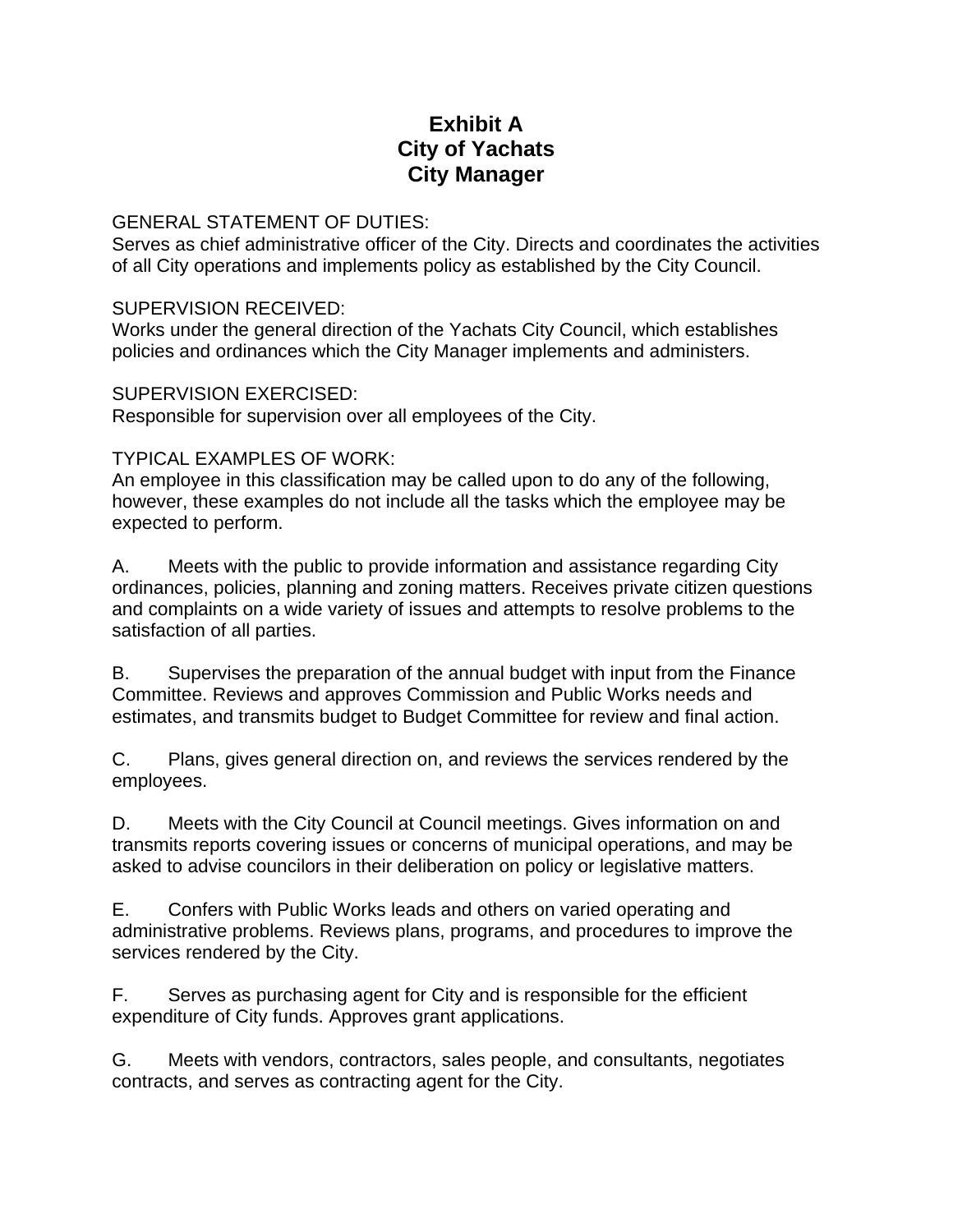H. Conducts correspondence on contract problems and prepares or supervises the preparation of informative material for publication.

I. Meets with representatives of other governmental agencies on varied problems involved in the coordination of City services and in agreements with other governmental units.

J. As requested by the Council, Commission Chairs, or staff, attends Commission meetings and provides staff assistance.

K. Maintains authority for the appointment and dismissal of all City employees. The City Council, CIS (City/ County Insurance Services) pre-loss attorney and City Attorney must be made aware of any disciplinary process that may culminate in the dismissal of an employee or contract service provider. Dismissal of an employee may be appealed by the employee to the City Council.

L. Hires and confers with consultants, e.g. engineers, etc., concerning matters affecting the City's operation where their expertise is necessary.

M. Attends meetings as a representative of the City.

N. Responds to emergency situations as needed.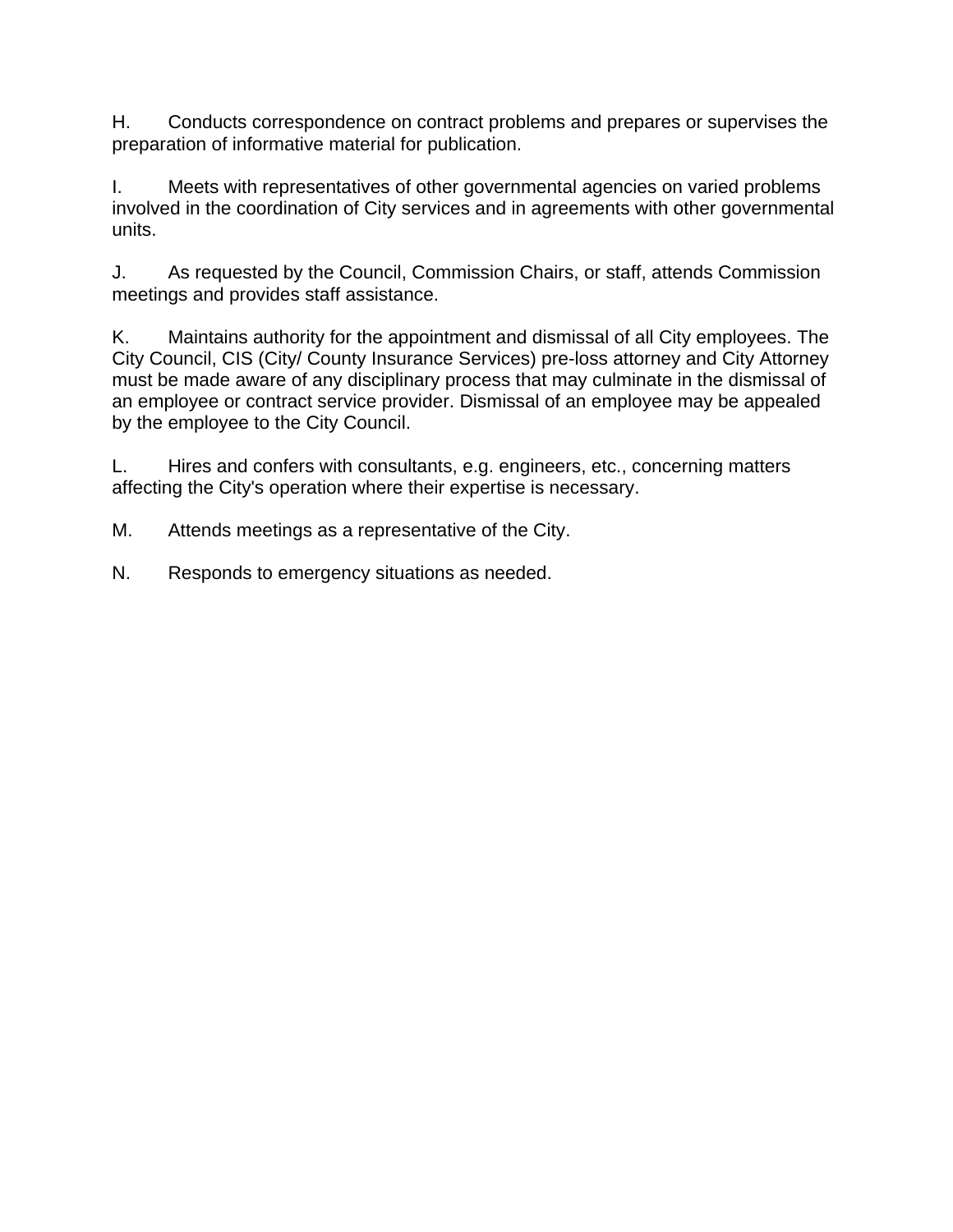# City of Yachats Employment Agreement City Manager

This written agreement is entered into by and between the City of Yachats, a municipal corporation of the State of Oregon, ("City"), and Heide Lambert ("Appointee").

# Recitals

- A. City desires to employ the services of Appointee as the City Manager of the City of Yachats; and,
- B. It is the desire of the City to establish certain conditions of employment for Appointee; and,
- C. It is the desire of the City to (1) secure and retain the services of Appointee and to provide inducement for Appointee to remain in such employment, (2) to make possible full work productivity by assuring Appointee's morale and peace of mind with respect to future security; and (3) to provide a just means for terminating Appointee's services at such time as Appointee may be unable to fully discharge Appointee's duties or when City may otherwise desire to terminate Appointee's services; and
- D. Appointee desires to accept employment as City Manager of Yachats, and to begin employment on February 14, 2022.

NOW THEREFORE, the City and Appointee agree as follows:

## **Section 1. Duties and Authority**

- **1.1** The duties and authority of Appointee shall be consistent with state law, the City of Yachats Charter, Yachats Municipal Code, the job description for the position,
- ordinances and resolutions. The Appointee shall perform such other legally and ethically permissible and proper duties and functions as the Mayor and/or City Council shall from time to time assign, which may include, but are not limited to the following:
	- **1.1.1** Implementing policy as directed by City Council;
	- **1.1.2** Serving as the chief administrative officer of the City;
	- **1.1.3** Overseeing the overall management, administration, financial administration, and direction of City operations;
	- **1.1.4** Exercising direct or delegated supervision over all City employees;
	- **1.1.5** Hiring, disciplining and dismissal of City employees;
	- **1.1.6** Administrating City contracts pursuant to City policy, ordinance, resolutions and state law;
	- **1.1.7** Purchasing of services, equipment, and supplies within budget appropriations and in compliance with state law;
	- **1.1.8** Advising elected officials concerning policy matters and municipal affairs;
	- **1.1.9** Properly attending to all legal requirements including meeting deadlines; and
	- **1.1.10** Performing such other legally permissible and proper duties and functions as the City periodically may require and assign to Appointee, including but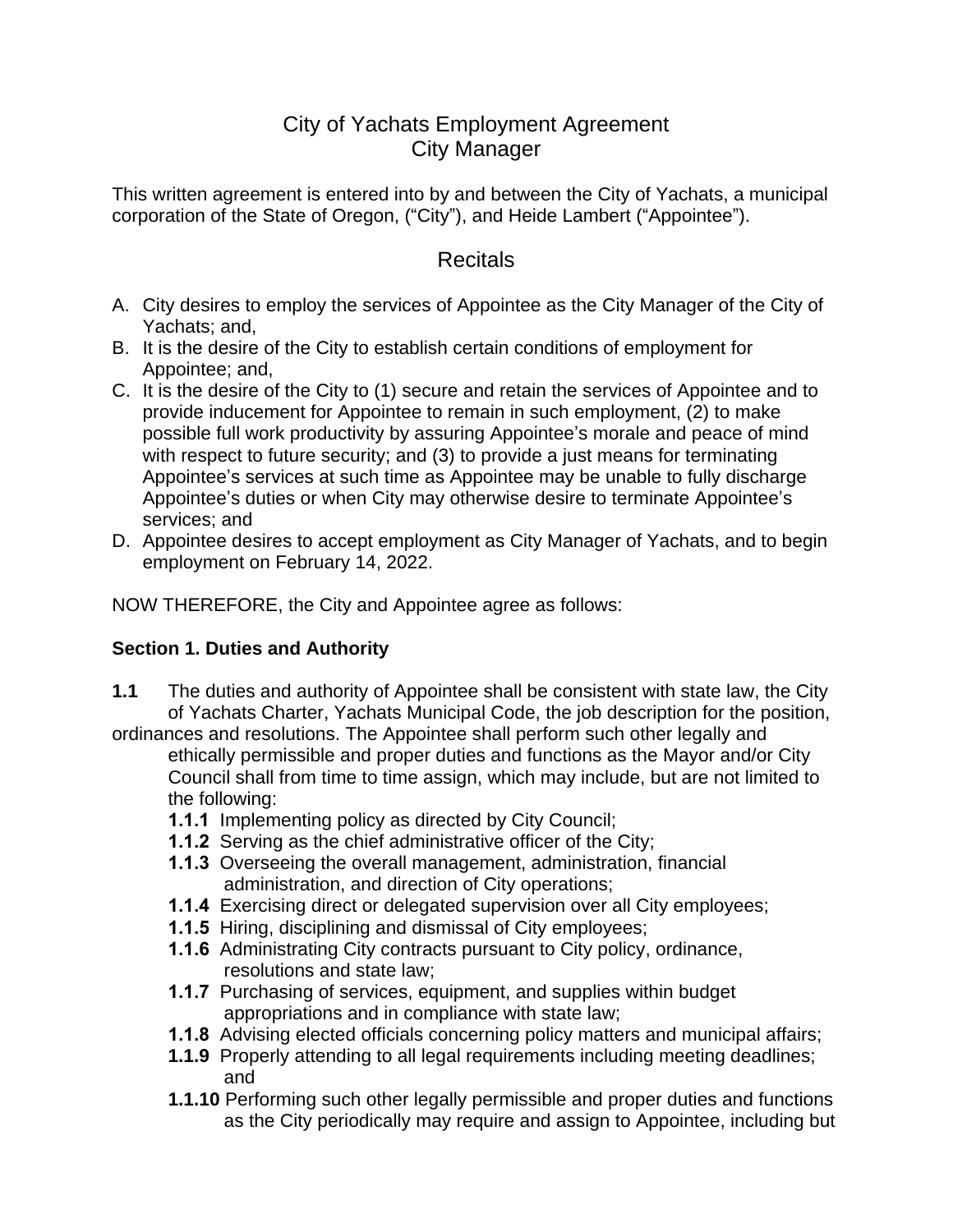not limited to those set forth in the City of Yachats job description for City Manager, a copy of which is marked as Exhibit A and by this reference incorporated herein.

- **1.2** The Appointee shall not be responsible for the supervision or direction of other officers directly employed by City Council such as the City Attorney and the Municipal Judge.
- **1.3** The City Council expects the Appointee to adhere to the highest professional standards. Her actions will always comply with those standards. She agrees to follow the Code of Ethics and Guidelines of the International City/County Management Association and the ethics rules, regulations, and laws of the State of Oregon.

## **Section 2. Term**

- **2.1 At Will.** Nothing in this Agreement shall prevent, limit, or otherwise interfere with the right of the City Council from terminating the services of the Appointee at any time, subject only to the provisions set forth in Section 3 of this Agreement. Except as specifically provided in this Agreement, Appointee shall serve at the pleasure of the City without any requirement to demonstrate cause for dismissal. Appointee's employment status is "at will," subject to the terms set forth in this Agreement.
- **2.2 Resignation.** Nothing in this Agreement shall prevent, limit, or otherwise interfere with the right of the Appointee to resign at any time from their position with the City, subject only to the provisions of this Agreement.
- **2.3 Initial Term.** The appointment to City Manager is a two-year term unless this contract is terminated by City Council or Appointee resigns from employment with the City.
- **2.4 Renewal.** In the event written notice is not given by either party to terminate this Agreement at least sixty (60) days prior to the termination date, this Agreement shall be extended for successive two-year periods on the same terms and conditions provided herein. Non-renewal by the City will be treated as a termination without cause for purposes of section 3.2; non-renewal by Appointee will be treated as a resignation.
- **2.5 Notice.** In the event Appointee wishes to voluntarily resign the position during the term of this Agreement, Appointee shall be required to give the City sixty (60) days written notice of such intention. Appointee shall cooperate in every way with the smooth and orderly transfer to the newly appointed city manager/city manager pro tem. Although the transfer of duties may occur prior to the end of 60 days, the Appointee will be paid for the full 60 days.

## **Section 3. Probation, Termination and Severance**

- **3.1 No Probation.** No probationary period is required.
- **3.2 Severance.** In the event of the involuntary termination of Appointee's employment by action of the City, Appointee shall be entitled **F** months salary at Appointee's highest rate of pay for the current contract year, less the value of any vacation that has been taken beyond the amount that the Appointee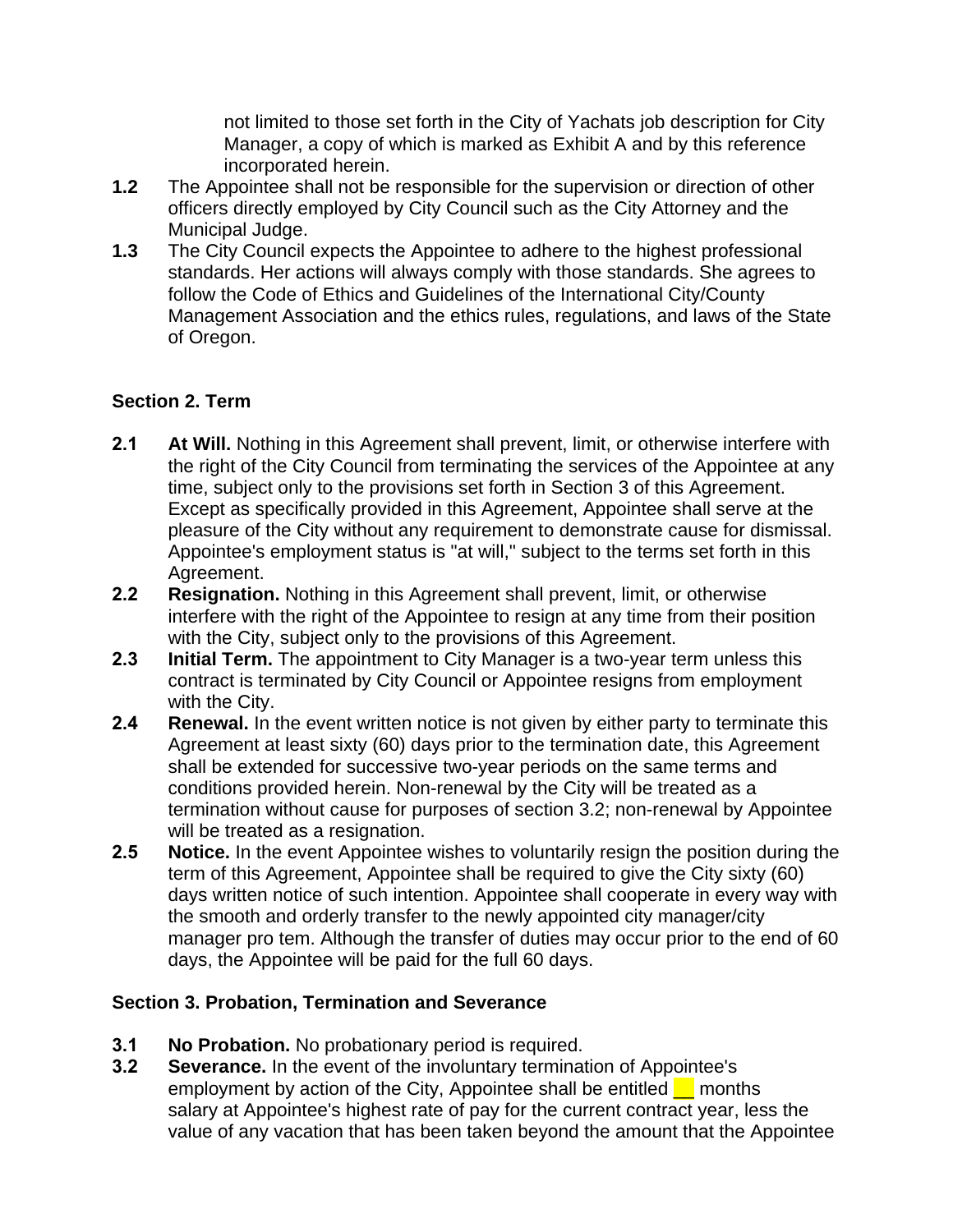would have been entitled to had vacation days been credited by the accrual method. Termination of Appointee's employment by the City as used in this section 3 means Appointee's dismissal by a majority vote of the City Council, with or without cause; or following a formal request by the Mayor and a majority of the City Council that she resign, with or without cause; or action by the Council or the voters which results in a material change of Appointee's duties and authority such as elimination of Council/Manager form of city government.

- **3.3** The severance amount to which Appointee is entitled shall be paid to Appointee within thirty (30) days of notification of termination. The severance amount and payment thereof does not diminish the City's obligation to pay Appointee all wages to which Appointee is entitled as a final wage payment within the time required by Oregon law.
- **3.4** In the event Appointee's employment is terminated due to the occurrence of any of the following, City shall have no obligation to pay the aggregate severance sum designated in Section 3.2 of this Agreement:
	- **3.4.1** Willful and continuous failure or refusal to comply with policies, standards or regulations legally adopted by the City Council. Appointee shall be provided with written notice of such violations and an opportunity to correct them, prior to any action terminating employment.
	- **3.4.2** Findings based on a reasonable belief by the City Council of fraud, misappropriation of funds, dishonesty, breach of trust, insubordination, neglect of duty, failure to perform duties in a manner that is consistent with applicable law, failure to correct performance deficiencies identified in writing by the City Council, after a reasonable opportunity, as determined by the City, to correct the deficiencies, embezzlement, or other acts of misconduct which could be characterized as criminal in rendering of services on behalf of the City. Such finding shall be made only after the Council holds, in executive session unless requested otherwise by the Appointee, a pre-decision meeting with the Appointee and, at a minimum, provides the Appointee notice of the charges and a copy of reports and documentation upon which the charges are based, notice that the Council is considering termination of employment under this paragraph of the Agreement, and an opportunity to present to the Council the facts, correct errors, and offer any explanation or defense.
	- **3.4.3** Conviction of a felony or misdemeanor involving suitability and fitness to continue as City Manager, or other behavior that the City views as impairing the Appointee's ability to effectively perform the Appointee's duties or jeopardizes the reputation of the City.
	- **3.4.4** The City reserves the right to take immediate action to place the employee on administrative leave while it follows the proper processes.

# **Section 4. Performance Evaluation**

- **4.1 Initial Evaluations.** The City Council shall meet with the Appointee in May, 2022 for a review of the Appointee's performance towards meeting expectations. A second review shall occur in November, 2022 to assess the continuing performance of the Appointee towards meeting expectations. Said reviews
	- and evaluations shall be in accordance with specific criteria and process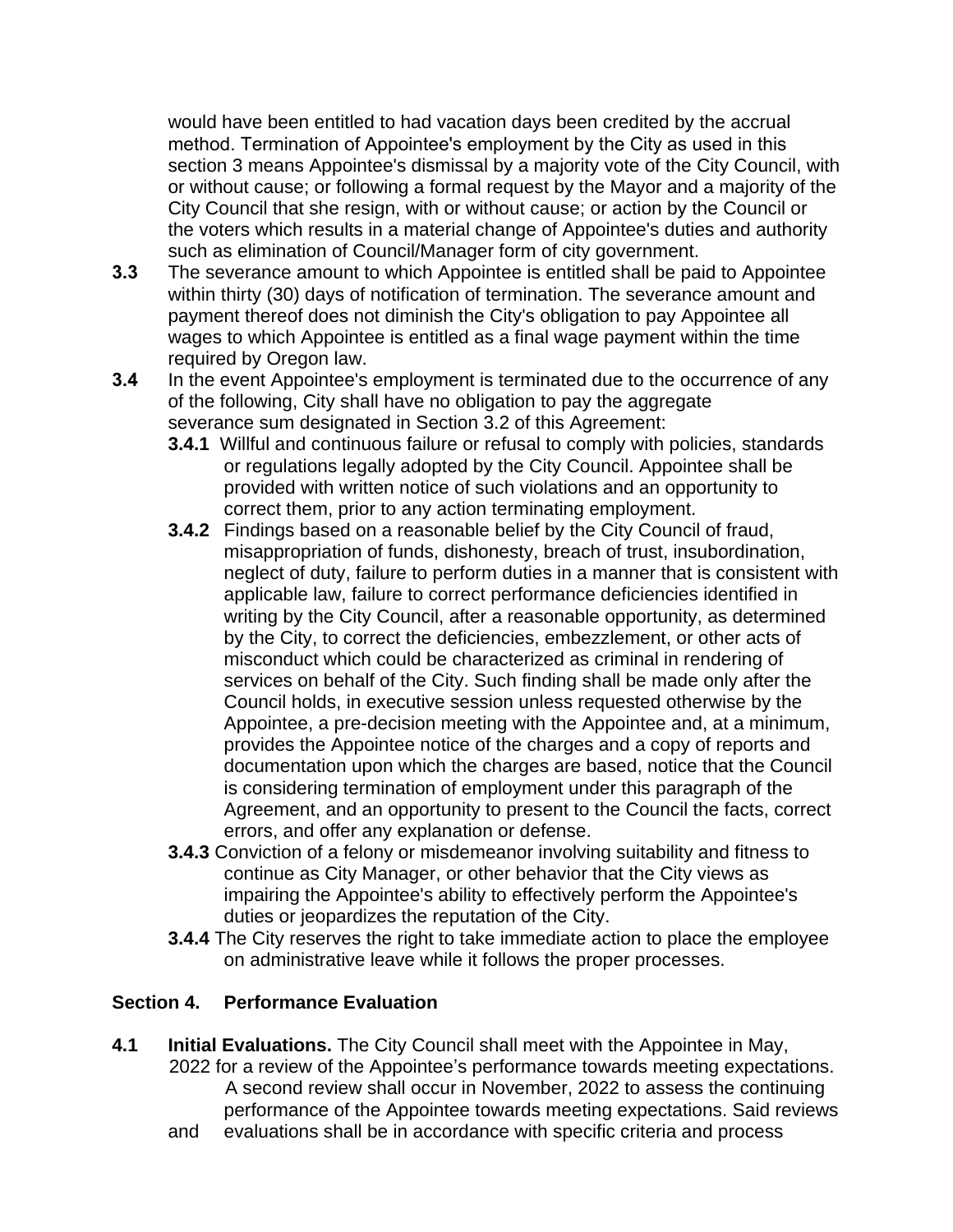developed jointly by City and Appointee. Appointee may, at their discretion, choose to receive a written copy of the findings of the evaluation process, if any, and be provided an adequate opportunity for the Appointee to discuss the details of the evaluations. Following the nine-month evaluation, the Mayor and City Council shall consider a raise of up to  $\Box$ , with the decision based on the evaluation.

**4.2 Annual Evaluation.** The City Council shall review and evaluate the performance of the Appointee at least once annually. Said review and evaluation shall be in accordance with specific criteria and process developed jointly by City and Appointee. Appointee may, at their, choose to receive a written copy of the findings of the evaluation process, if any, and be provided an adequate opportunity for the Appointee to discuss the details of the evaluation. At the time of the annual evaluation the Mayor and City Council shall review Appointee's salary and other benefits; provided, however, that this review is not intended to imply any obligation by the Council to increase the pay of Appointee in addition to, or in excess of, the cost of living adjustment otherwise provided herein.

## **Section 5. Salary, Hours of Work, Vacation and Sick Leave**

- **5.1 Salary.** City agrees to pay Appointee an annual base compensation of **EXECUTE:** payable in the same installments and in the same manner as other employees are paid. Starting in July, 2023, Appointee will receive any cost of living increase granted to all classified employees. Bonuses, if any, may be granted by the City Council based on the results of annual performance, goal setting evaluations, and continuing education credits earned by the Appointee. Salary payments shall be subject to withholding, applicable taxes, FICA, and other deductions allowed or required by applicable law, and shall not be subject to reduction by the City.
- **5.2 PERS Retirement.** The Appointee shall self-pay the required 6% contribution to PERS and the City will pay its contribution into the system as per Oregon State law.
- **5.3 Insurance.** The Appointee shall receive all insurance benefits accorded full-time employees within the City.
- **5.4 Hours of Work.** Appointee shall maintain regular work hours at City Hall and be available to fully perform all job duties, provided however, it is anticipated that the Appointee's work schedule will allow for flexibility to accommodate the nature of the job duties and the professional status of the position. Appointee understands and agrees that this flexibility shall not interfere or conflict with any duties or responsibilities required under this agreement. Work in excess of forty (40) hours per week is deemed part of the professional responsibility for which the Appointee shall not be paid overtime.
- **5.5 Paid Time Off.** Appointee shall receive **c** days of vacation to be used in that year of employment, with year running from February 14 through the following February 13. Any unused balance shall expire at the end of the year.
- **5.6 Sick Leave.** The appointee shall accrue sick leave at the rate of eight (8) hours for each month of active employment. A maximum of 720 hours of sick leave may be accrued by the Appointee. The appointee shall be allowed sick leave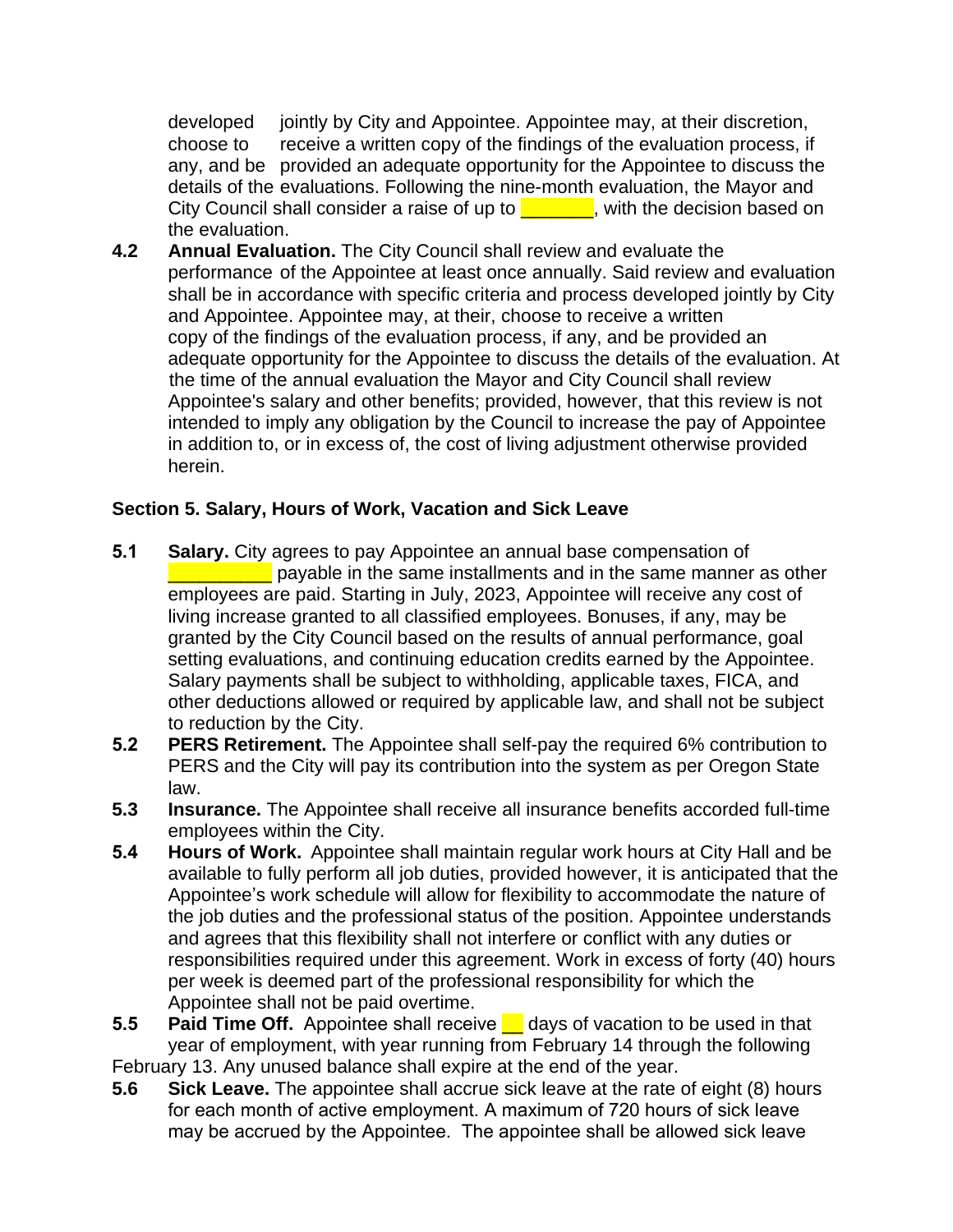compensation when appointee is unable to work because of illness or injury or communicable disease. Sick leave may be used for attending to illness, injury, or disease to the employee's immediate family. Any unused balance shall expire with the end of active employment.

**5.7 Other Benefits.** Appointee shall receive the following additional benefits: Holidays which fall on days normally worked; Bereavement leave up to five (5) days. (Should circumstances require the Appointee to be absent for longer than five days, the days in excess shall be deemed as vacation days.); Jury and witness duty as allowed to classified employees; Crime Victim leave as allowed to classified employees.

**5.8 General Expenses.** The City recognizes that certain expenses are incurred for official and job affiliated functions such as dues, subscriptions, and professional development and within budgetary discretion of the City Council, hereby agrees to reimburse Appointee or pay such general expenses upon submission of related receipts, vouchers or statements.

## **Section 6. General Provisions**

- **6.1 Professional Liability.** The City agrees to defend, hold harmless, and indemnify Appointee from any and all demands, claims, suits, actions, and legal proceedings brought against Appointee in their individual capacity or in their official capacity as provided for in and subject to the limitation of the Oregon Tort Claims Act, provided the incident arose while the Appointee was acting within the scope of their employment. If in the good faith opinion of the Appointee conflict exists in regards to the defense of any such claim between the legal position of the City and the Appointee, they may engage counsel in which event, the City shall indemnify the Appointee for the cost of legal counsel.
- **6.2 City Personnel Policies.** The terms of this agreement prevail over any inconsistent provision of the City's personnel policies. The City's personnel policies shall apply to the extent not inconsistent with this agreement.
- **6.3 Other Terms and Conditions.** The City may, by amendments to this Agreement, fix such other terms and conditions of employment, from time to time, as it may determine, relating to the performance by the Appointee, provided such terms and conditions are not inconsistent or in conflict with the provisions of this Agreement. Appointee reserves the right to discuss the terms of this Agreement. Appointee reserves the right to discuss the terms or termination of this Agreement with City Council as a whole in either closed executive session or regular session as State law allows and as Appointee deems appropriate.
- **6.4 Integration; Amendments; Binding Effect.** The text herein shall constitute the entire agreement between the City and Appointee and any oral or other understandings are not binding upon the parties unless specifically amended in writing by mutual agreement. Nothing shall restrict the ability of City and Appointee to mutually and in writing amend or adjust the terms of this Agreement. This agreement shall be binding and inure to the benefit of the heirs at law and executors of Appointee.
- **6.5 Severability.** If any provision, or any portion thereof, contained in this agreement is held to be unconstitutional, invalid or unenforceable, the remainder of this